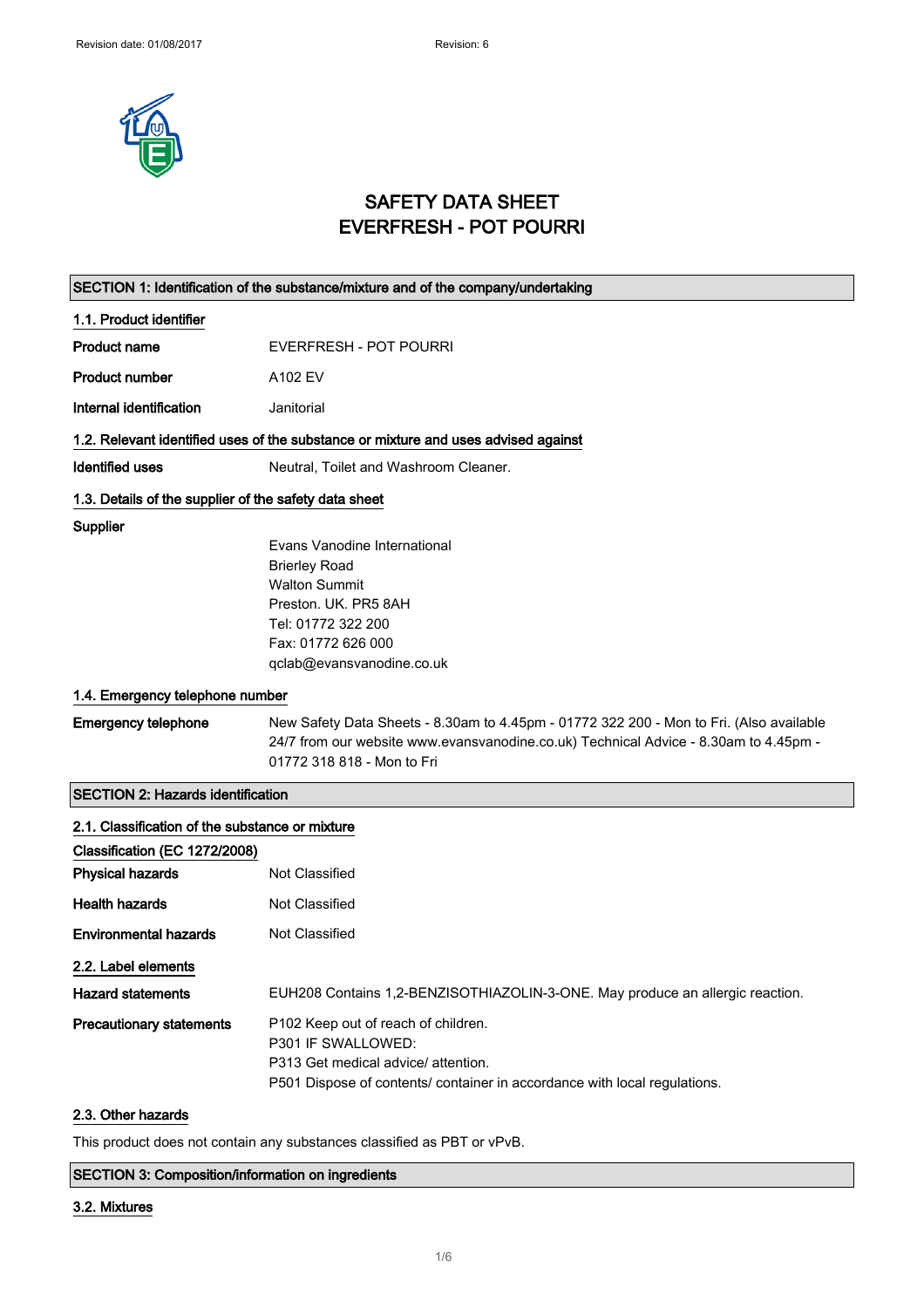## SODIUM (C12-14) ALKYL ETHOXY SULPHATE 3-5%

CAS number: 68891-38-3 EC number: 500-234-8 REACH registration number: 01- 2119488639-16-0020

Spec Conc Limits :- Eye Dam. 1 (H318) >=30%, Eye Irrit. 2 (H319) >10% <30%, NC (Not Classified) <=10%

## Classification

Skin Irrit. 2 - H315 Eye Dam. 1 - H318 Aquatic Chronic 3 - H412

## 1,2-BENZISOTHIAZOLIN-3-ONE <0.1%

| CAS number: 2634-33-5                                          | EC number: 220-120-9 |
|----------------------------------------------------------------|----------------------|
| M factor (Acute) = 1                                           |                      |
| Spec Conc Limits :- Skin Sens. 1; H317 ≥ 0.05% EUH208 ≥ 0.005% |                      |

## Classification

Acute Tox. 4 - H302 Skin Irrit. 2 - H315 Eye Dam. 1 - H318 Skin Sens. 1 - H317 Aquatic Acute 1 - H400

The Full Text for all R-Phrases and Hazard Statements are Displayed in Section 16.

Composition comments The ingredients are present in non-hazardous concentrations.

## SECTION 4: First aid measures

## 4.1. Description of first aid measures

| Inhalation                                                                      | Unlikely route of exposure as the product does not contain volatile substances. If spray/mist<br>has been inhaled, proceed as follows. Move affected person to fresh air and keep warm and<br>at rest in a position comfortable for breathing. |
|---------------------------------------------------------------------------------|------------------------------------------------------------------------------------------------------------------------------------------------------------------------------------------------------------------------------------------------|
| Ingestion                                                                       | Do not induce vomiting. Give plenty of water to drink. Get medical attention if any discomfort<br>continues.                                                                                                                                   |
| Skin contact                                                                    | Wash with plenty of water.                                                                                                                                                                                                                     |
| Eye contact                                                                     | Rinse immediately with plenty of water. Get medical attention promptly if symptoms occur<br>after washing.                                                                                                                                     |
| 4.2. Most important symptoms and effects, both acute and delayed                |                                                                                                                                                                                                                                                |
| General information                                                             | The severity of the symptoms described will vary dependent on the concentration and the<br>length of exposure.                                                                                                                                 |
| Inhalation                                                                      | No specific symptoms known.                                                                                                                                                                                                                    |
| Ingestion                                                                       | No specific symptoms known. But - May cause discomfort if swallowed.                                                                                                                                                                           |
| <b>Skin contact</b>                                                             | No specific symptoms known. But prolonged or excessively repeated skin contact could lead<br>to removal of natural oils from skin.                                                                                                             |
| Eye contact                                                                     | No specific symptoms known. Prolonged contact may cause redness and/or tearing.                                                                                                                                                                |
| 4.3. Indication of any immediate medical attention and special treatment needed |                                                                                                                                                                                                                                                |

Notes for the doctor Treat symptomatically.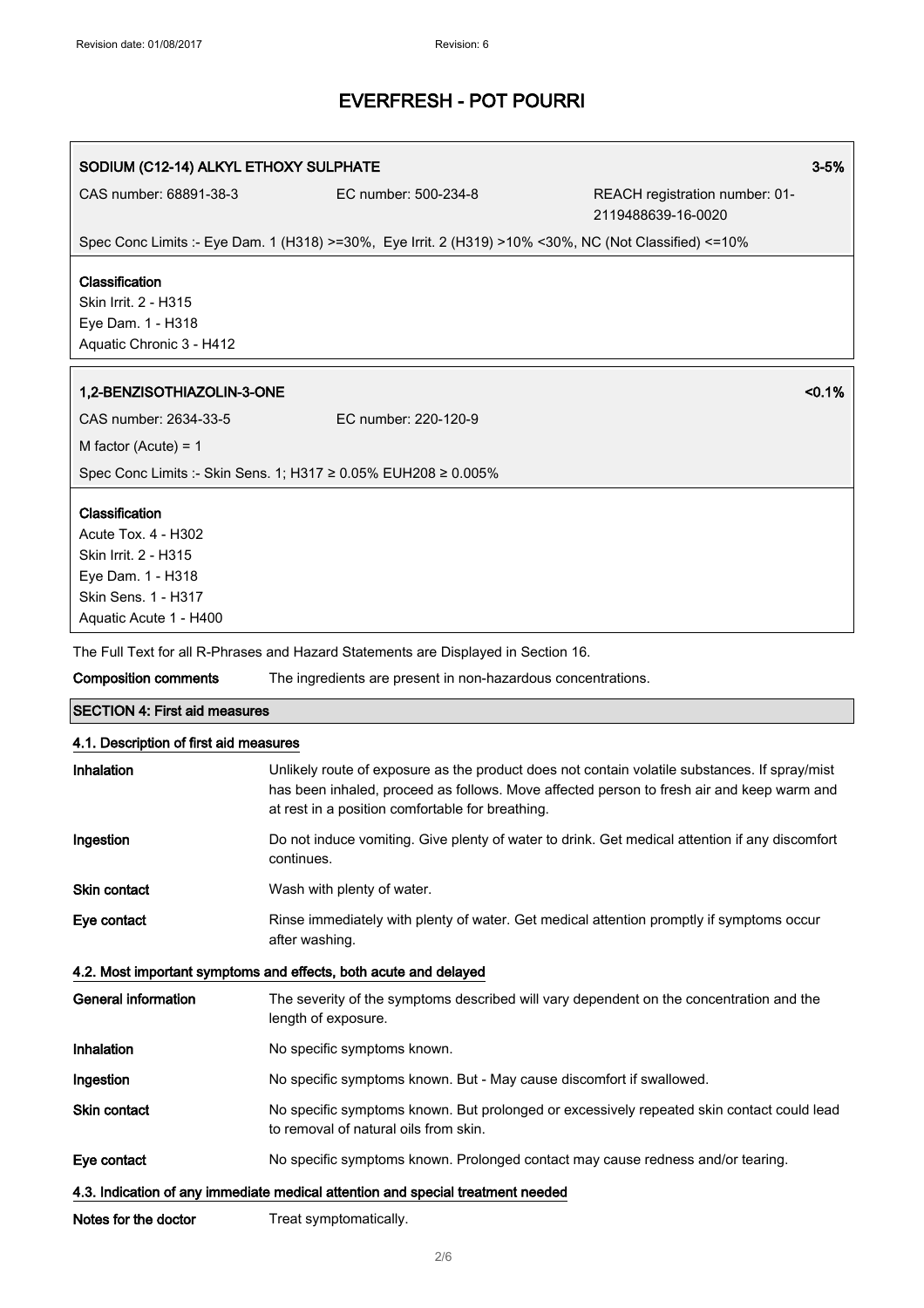| <b>SECTION 5: Firefighting measures</b>                    |                                                                                                                                                                                                                                              |
|------------------------------------------------------------|----------------------------------------------------------------------------------------------------------------------------------------------------------------------------------------------------------------------------------------------|
| 5.1. Extinguishing media                                   |                                                                                                                                                                                                                                              |
| Suitable extinguishing media                               | The product is not flammable. Use fire-extinguishing media suitable for the surrounding fire.                                                                                                                                                |
| 5.2. Special hazards arising from the substance or mixture |                                                                                                                                                                                                                                              |
| Specific hazards                                           | Thermal decomposition or combustion products may include the following substances:<br>Irritating gases or vapours.                                                                                                                           |
| 5.3. Advice for firefighters                               |                                                                                                                                                                                                                                              |
| Special protective equipment<br>for firefighters           | Wear positive-pressure self-contained breathing apparatus (SCBA) and appropriate protective<br>clothing.                                                                                                                                     |
| <b>SECTION 6: Accidental release measures</b>              |                                                                                                                                                                                                                                              |
|                                                            | 6.1. Personal precautions, protective equipment and emergency procedures                                                                                                                                                                     |
| <b>Personal precautions</b>                                | No special protective clothing. (See Sec 8)                                                                                                                                                                                                  |
| 6.2. Environmental precautions                             |                                                                                                                                                                                                                                              |
| <b>Environmental precautions</b>                           | Spillages or uncontrolled discharges into watercourses must be reported immediately to the<br>Environmental Agency or other appropriate regulatory body.                                                                                     |
| 6.3. Methods and material for containment and cleaning up  |                                                                                                                                                                                                                                              |
| Methods for cleaning up                                    | Small Spillages: Flush away spillage with plenty of water. Large Spillages: Contain and<br>absorb spillage with sand, earth or other non-combustible material. Collect and place in<br>suitable waste disposal containers and seal securely. |
| 6.4. Reference to other sections                           |                                                                                                                                                                                                                                              |
| Reference to other sections                                | For personal protection, see Section 8.                                                                                                                                                                                                      |
| <b>SECTION 7: Handling and storage</b>                     |                                                                                                                                                                                                                                              |
| 7.1. Precautions for safe handling                         |                                                                                                                                                                                                                                              |
| <b>Usage precautions</b>                                   | No specific recommendations.                                                                                                                                                                                                                 |
|                                                            | 7.2. Conditions for safe storage, including any incompatibilities                                                                                                                                                                            |
| <b>Storage precautions</b>                                 | Keep only in the original container in a cool, well-ventilated place. Store away from the<br>following materials: Oxidising materials.                                                                                                       |
| 7.3. Specific end use(s)                                   |                                                                                                                                                                                                                                              |
| Specific end use(s)                                        | The identified uses for this product are detailed in Section 1.2.                                                                                                                                                                            |
| Usage description                                          | See Product Information Sheet & Label for detailed use of this product.                                                                                                                                                                      |
| <b>SECTION 8: Exposure Controls/personal protection</b>    |                                                                                                                                                                                                                                              |
| 8.1. Control parameters                                    |                                                                                                                                                                                                                                              |
| 8.2. Exposure controls                                     |                                                                                                                                                                                                                                              |
| Appropriate engineering<br>controls                        | Not relevant.                                                                                                                                                                                                                                |
| Eye/face protection                                        | No specific eye protection required during normal use.                                                                                                                                                                                       |
| Hand protection                                            | No specific hand protection recommended. For prolonged or repeated skin contact use<br>suitable protective gloves.                                                                                                                           |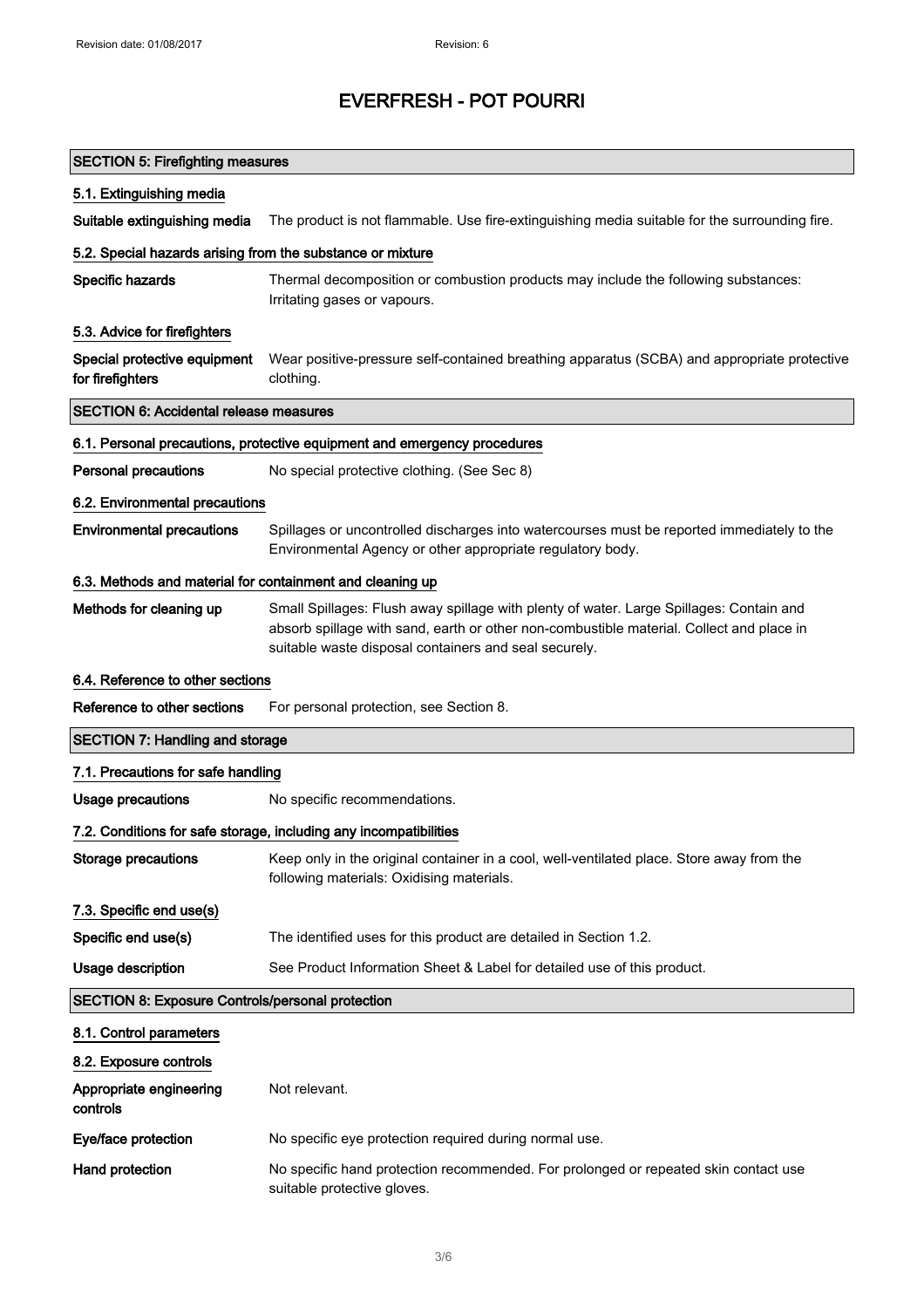| Other skin and body<br>protection                          | None required.                                                                                                                                                                                |  |
|------------------------------------------------------------|-----------------------------------------------------------------------------------------------------------------------------------------------------------------------------------------------|--|
| <b>Respiratory protection</b>                              | Respiratory protection not required.                                                                                                                                                          |  |
| <b>SECTION 9: Physical and Chemical Properties</b>         |                                                                                                                                                                                               |  |
| 9.1. Information on basic physical and chemical properties |                                                                                                                                                                                               |  |
| Appearance                                                 | Viscous liquid.                                                                                                                                                                               |  |
| Colour                                                     | Clear. Blue.                                                                                                                                                                                  |  |
| Odour                                                      | Fresh.                                                                                                                                                                                        |  |
| pH                                                         | pH (concentrated solution): 7.00                                                                                                                                                              |  |
| <b>Melting point</b>                                       | $0^{\circ}$ C                                                                                                                                                                                 |  |
| Initial boiling point and range                            | 101°C @ mm Hg                                                                                                                                                                                 |  |
| Flash point                                                | Boils without flashing.                                                                                                                                                                       |  |
| <b>Relative density</b>                                    | 1.010 @ @ 20°C                                                                                                                                                                                |  |
| Solubility(ies)                                            | Soluble in water.                                                                                                                                                                             |  |
| 9.2. Other information                                     |                                                                                                                                                                                               |  |
| Other information                                          | None.                                                                                                                                                                                         |  |
| <b>SECTION 10: Stability and reactivity</b>                |                                                                                                                                                                                               |  |
| 10.1. Reactivity                                           |                                                                                                                                                                                               |  |
| Reactivity                                                 | There are no known reactivity hazards associated with this product.                                                                                                                           |  |
| 10.2. Chemical stability                                   |                                                                                                                                                                                               |  |
| <b>Stability</b>                                           | No particular stability concerns.                                                                                                                                                             |  |
| 10.3. Possibility of hazardous reactions                   |                                                                                                                                                                                               |  |
| Possibility of hazardous<br>reactions                      | See sections 10.1, 10.4 & 10.5                                                                                                                                                                |  |
| 10.4. Conditions to avoid                                  |                                                                                                                                                                                               |  |
| <b>Conditions to avoid</b>                                 | There are no known conditions that are likely to result in a hazardous situation.                                                                                                             |  |
| 10.5. Incompatible materials                               |                                                                                                                                                                                               |  |
| Materials to avoid                                         | No specific material or group of materials is likely to react with the product to produce a<br>hazardous situation.                                                                           |  |
|                                                            | 10.6. Hazardous decomposition products                                                                                                                                                        |  |
| Hazardous decomposition<br>products                        | No known hazardous decomposition products.                                                                                                                                                    |  |
| <b>SECTION 11: Toxicological information</b>               |                                                                                                                                                                                               |  |
| 11.1. Information on toxicological effects                 |                                                                                                                                                                                               |  |
| <b>Toxicological effects</b>                               | We have not carried out any animal testing for this product. Any ATE figures quoted below are<br>from Toxicity Classifications that have been carried out using ATE (Acute Toxicity Estimate) |  |

Calculation Method using LD50 or ATE figures provided by the Raw Material Manufacturer.

Other health effects Low oral toxicity, but ingestion may cause irritation of the gastro-intestinal tract.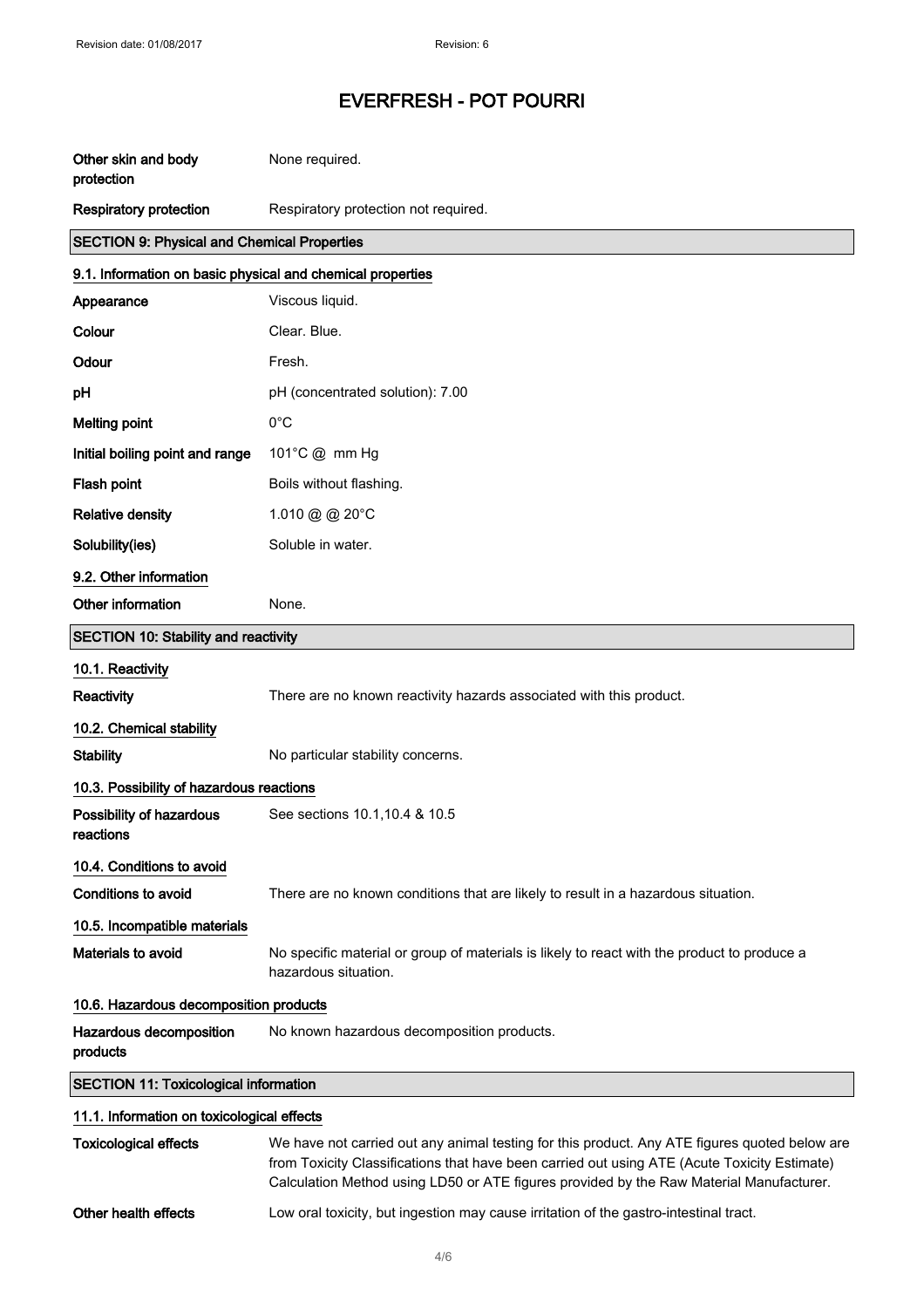| <b>SECTION 12: Ecological Information</b>  |                                                                                                                                                                                                                                                                                                                                                                                                 |
|--------------------------------------------|-------------------------------------------------------------------------------------------------------------------------------------------------------------------------------------------------------------------------------------------------------------------------------------------------------------------------------------------------------------------------------------------------|
| Ecotoxicity                                | Not regarded as dangerous for the environment.                                                                                                                                                                                                                                                                                                                                                  |
| 12.1. Toxicity                             |                                                                                                                                                                                                                                                                                                                                                                                                 |
| <b>Toxicity</b>                            | We have not carried out any Aquatic testing, therefore we have no Aquatic Toxicity Data<br>specifically for this product. The Aquatic Toxicity Data, where provided by the raw material<br>manufacturer for ingredients with aquatic toxicity, can be made available on request.                                                                                                                |
| 12.2. Persistence and degradability        |                                                                                                                                                                                                                                                                                                                                                                                                 |
| Persistence and degradability              | The surfactant(s) contained in this product complies(comply) with the biodegradability criteria<br>as laid down in Regulation (EC) No. 648/2004 on detergents.                                                                                                                                                                                                                                  |
| 12.3. Bioaccumulative potential            |                                                                                                                                                                                                                                                                                                                                                                                                 |
| <b>Bioaccumulative potential</b>           | The product does not contain any substances expected to be bioaccumulating.                                                                                                                                                                                                                                                                                                                     |
| 12.4. Mobility in soil                     |                                                                                                                                                                                                                                                                                                                                                                                                 |
| <b>Mobility</b>                            | Not known.                                                                                                                                                                                                                                                                                                                                                                                      |
| 12.5. Results of PBT and vPvB assessment   |                                                                                                                                                                                                                                                                                                                                                                                                 |
| Results of PBT and vPvB<br>assessment      | This product does not contain any substances classified as PBT or vPvB.                                                                                                                                                                                                                                                                                                                         |
| 12.6. Other adverse effects                |                                                                                                                                                                                                                                                                                                                                                                                                 |
| Other adverse effects                      | Not known.                                                                                                                                                                                                                                                                                                                                                                                      |
| <b>SECTION 13: Disposal considerations</b> |                                                                                                                                                                                                                                                                                                                                                                                                 |
| 13.1. Waste treatment methods              |                                                                                                                                                                                                                                                                                                                                                                                                 |
| <b>Disposal methods</b>                    | Discharge used solutions to drain. Small amounts (less than 5 Litres) of unwanted product<br>may be flushed with water to sewer. Larger volumes must be sent for disposal by approved<br>waste contractor. Consign empty container to normal waste.                                                                                                                                             |
| <b>SECTION 14: Transport information</b>   |                                                                                                                                                                                                                                                                                                                                                                                                 |
| General                                    | Not classified for Transport.                                                                                                                                                                                                                                                                                                                                                                   |
| 14.1. UN number                            |                                                                                                                                                                                                                                                                                                                                                                                                 |
| 14.2. UN proper shipping name              |                                                                                                                                                                                                                                                                                                                                                                                                 |
| 14.3. Transport hazard class(es)           |                                                                                                                                                                                                                                                                                                                                                                                                 |
| 14.4. Packing group                        |                                                                                                                                                                                                                                                                                                                                                                                                 |
| 14.5. Environmental hazards                |                                                                                                                                                                                                                                                                                                                                                                                                 |
| 14.6. Special precautions for user         |                                                                                                                                                                                                                                                                                                                                                                                                 |
|                                            | 14.7. Transport in bulk according to Annex II of MARPOL and the IBC Code                                                                                                                                                                                                                                                                                                                        |
| <b>SECTION 15: Regulatory information</b>  |                                                                                                                                                                                                                                                                                                                                                                                                 |
|                                            | 15.1. Safety, health and environmental regulations/legislation specific for the substance or mixture                                                                                                                                                                                                                                                                                            |
| <b>EU</b> legislation                      | Safety Data Sheet prepared in accordance with REACH Commission Regulation (EU) No<br>2015/830 (which amends Regulation (EC) No 453/2010 & 1907/2006).<br>The product is as classified under GHS/CLP- Regulation (EC) No 1272/2008 classification,<br>labelling & packaging of substances & mixtures.<br>Ingredients are listed with classification under GHS/CLP - Regulation (EC) No 1272/2008 |
|                                            | classification, labelling & packaging of substances & mixtures.                                                                                                                                                                                                                                                                                                                                 |